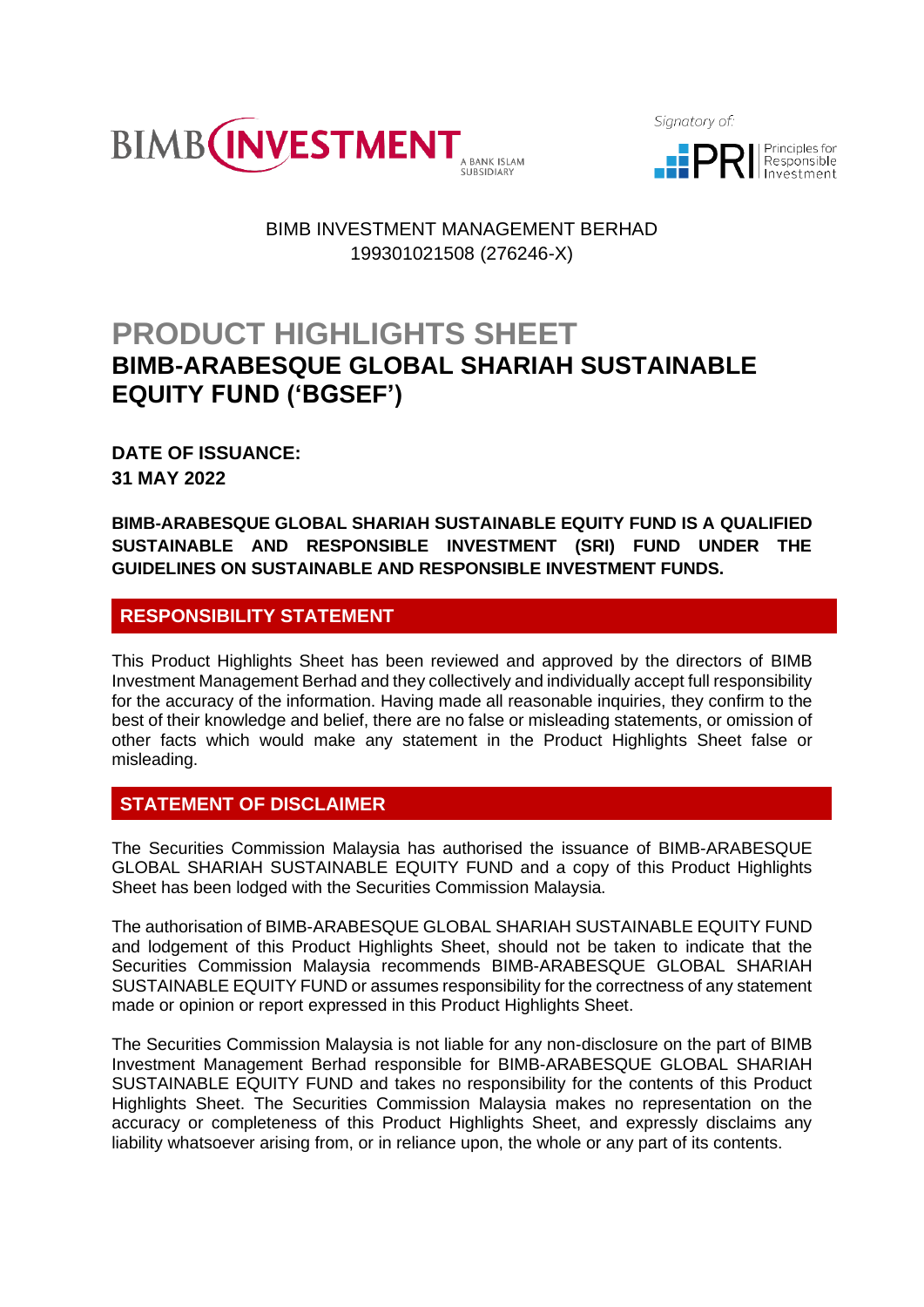**This Product Highlights Sheet only highlights the key features and risks of this unlisted capital market product. Investors are advised to request, read and understand the disclosure documents before deciding to invest.**

## **PRODUCT HIGHLIGHTS SHEET BIMB-ARABESQUE GLOBAL SHARIAH SUSTAINABLE EQUITY FUND ("BGSEF")**

## **BRIEF INFORMATION ON THE PRODUCT**

## **1. What is this product about?**

BGSEF is an Islamic unit trust fund (feeder fund) seeks to achieve medium to long term capital appreciation.

BGSEF is a qualified sustainable and responsible investment (SRI) fund under the SC Guidelines on Sustainable and Responsible Investment Funds.

The Fund integrates environmental, social and governance (ESG) considerations in its capital allocation process, and employs negative screening for Shariah-compliance and alignment with United Nations Global Compact (UNGC) principles, in its universe construction process.

## **PRODUCT SUITABILITY**

## **2. Who is this product suitable for?**

|                                | The Fund is primarily suitable for investors:                                                                                              |  |
|--------------------------------|--------------------------------------------------------------------------------------------------------------------------------------------|--|
| <b>Investor's Profile</b>      | who are seeking capital appreciation over medium to long term period; and<br>$\blacksquare$<br>with high risk tolerance.<br>$\blacksquare$ |  |
| <b>Investor's Risk Profile</b> | High risk                                                                                                                                  |  |
| <b>Investment Horizon</b>      | Medium to long term investment horizon                                                                                                     |  |

## **KEY PRODUCT FEATURES**

### **3. What am I investing in?**

| Launch date                                               | 8 March 2021                                                                                                                                                                                |                              |                     |                  |                  |
|-----------------------------------------------------------|---------------------------------------------------------------------------------------------------------------------------------------------------------------------------------------------|------------------------------|---------------------|------------------|------------------|
| <b>Fund Category</b>                                      | Feeder                                                                                                                                                                                      |                              |                     |                  |                  |
| <b>Fund Type</b>                                          | Growth                                                                                                                                                                                      |                              |                     |                  |                  |
|                                                           | <b>RM Class</b>                                                                                                                                                                             | RM<br>Hedged<br><b>Class</b> | <b>USD Class</b>    | <b>SGD Class</b> | <b>AUD Class</b> |
|                                                           | RM0.25                                                                                                                                                                                      | RM0.25                       | USD <sub>0.25</sub> | SGD0.25          | AUD0.25          |
| <b>Classes of Units and</b><br><b>Initial Offer Price</b> | The initial offer period for all classes will be a period of not more than 21 calendar<br>days from the date of the Fund's Prospectus.                                                      |                              |                     |                  |                  |
|                                                           | The Initial Offer Period may be shortened by the Manager in the event the Manager<br>determines that it is in the best interest of the Unit Holders.                                        |                              |                     |                  |                  |
| <b>Tenure</b>                                             | The Fund is an open-ended fund where it does not have a fixed maturity date and<br>may only be terminated in accordance with the terms of the Prospectus and the<br>provisions of the Deed. |                              |                     |                  |                  |
| <b>Base Currency</b>                                      | <b>USD</b>                                                                                                                                                                                  |                              |                     |                  |                  |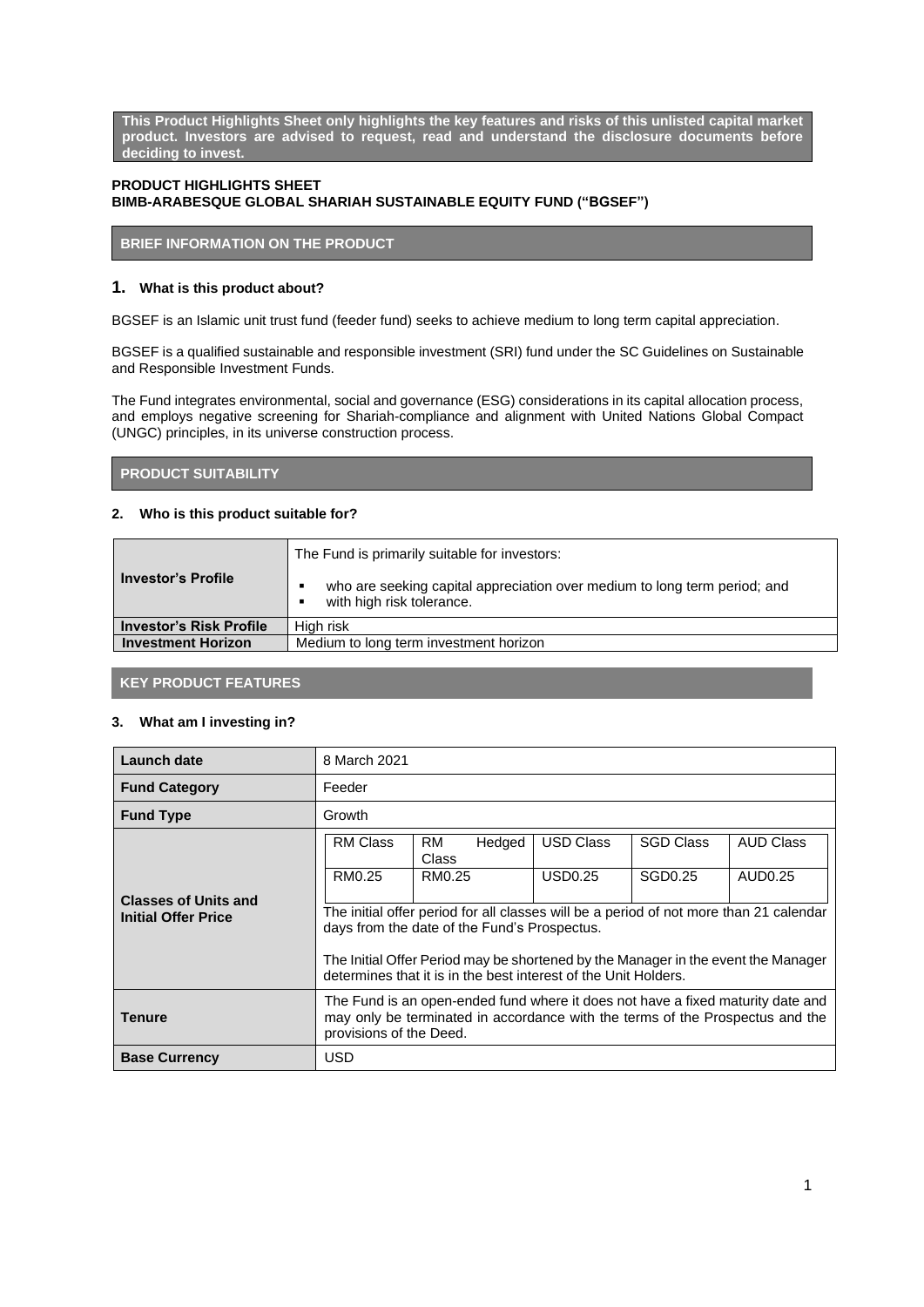| <b>Shariah Principles</b><br><b>Applicable</b>        | Investor appoints the Manager to undertake the investment activities on their<br>1.<br>behalf under the Shariah contract of "Wakalah Bil Istithmar" or Agency for<br>Investment.<br>2.<br>The Manager is appointed to undertake the investment activities on behalf<br>of the investor for a fee ("Ujrah").<br>The Trustee is the independent party to safeguard the investor's assets of<br>3.<br>the Fund and ensure the Manager acts in accordance with the Deed and SC<br>Guidelines.                                                                                                                                                                                                                                                                                                                                                                                                                                                                                                                                                                                                                                                                                                                                                                                                                                                                                                                                                                                                                                                                                                                                                                                                                                                                                                                                                                                                                                                                                                                                                                                                                                                                                                                                                                                              |
|-------------------------------------------------------|----------------------------------------------------------------------------------------------------------------------------------------------------------------------------------------------------------------------------------------------------------------------------------------------------------------------------------------------------------------------------------------------------------------------------------------------------------------------------------------------------------------------------------------------------------------------------------------------------------------------------------------------------------------------------------------------------------------------------------------------------------------------------------------------------------------------------------------------------------------------------------------------------------------------------------------------------------------------------------------------------------------------------------------------------------------------------------------------------------------------------------------------------------------------------------------------------------------------------------------------------------------------------------------------------------------------------------------------------------------------------------------------------------------------------------------------------------------------------------------------------------------------------------------------------------------------------------------------------------------------------------------------------------------------------------------------------------------------------------------------------------------------------------------------------------------------------------------------------------------------------------------------------------------------------------------------------------------------------------------------------------------------------------------------------------------------------------------------------------------------------------------------------------------------------------------------------------------------------------------------------------------------------------------|
| <b>Investment Policies &amp;</b><br><b>Strategies</b> | The Fund will be investing in a minimum of 90% of the Fund's NAV into the Target<br>Fund and a maximum of 10% of the Fund's NAV into Islamic liquid assets including<br>Islamic deposits and Islamic money market instruments. Accordingly, the Fund will<br>have a passive strategy as all the investment decisions will be made at the Target<br>Fund level.<br>The Fund will not adopt any temporary defensive strategy during adverse market<br>condition as the Fund adopts a passive strategy of investing a minimum of 90% of<br>the Fund's NAV into the Target Fund at all times. This strategy allows the Fund to<br>mirror the performance of the Target Fund but may result in the Fund being<br>exposed to the risk of its NAV declining when the Target Fund's net asset value<br>declines.<br>The Manager may substitute the Target Fund with another ESG fund that has<br>similar objective with the Fund and the said ESG fund must meet the requirements<br>of the Guidelines on Sustainable and Responsible Investment Funds. However, a<br>replacement of the Target Fund would require Unit Holders' approval.<br>The Manager may use Islamic derivatives instruments such as Islamic options,<br>Islamic future contracts, Islamic forward contracts and Islamic currency swaps for<br>the purpose of hedging. In the event of a downgrade in the rating of a counter-<br>party of an over-the-counter Islamic derivative, the Manager reserve the right to<br>deal with the over-counter Islamic derivative in the best interest of the Unit Holders.<br>Arabesque's S-Ray® and Shariah Screening Methodology<br>The Target Fund leverages S-Ray® data and the Standards of the Accounting<br>and Auditing Organization for Islamic Financial Institutions ("AAOIFI Standards")<br>to construct its Investment Universe.<br>S-Ray Screening:<br>S-Ray® is a proprietary tool of Arabesque S-Ray that measures the sustainability<br>of global equities worldwide. S-Ray® evaluates all global stocks which have<br>successfully passed the liquidity screening step of the investment process of the<br>Target Fund based on the:<br>GC score: The GC score constitutes an assessment of each<br>company based on the four core principles of the United Nations |
|                                                       | Global Compact (UNGC).<br>ESG score: Stocks which have successfully passed the GC score<br>$\bullet$<br>screening step are evaluated based on their ESG score. The ESG<br>score analyses corporate performance based on sector-specific<br>financially material environmental, social and governance (ESG)<br>criteria.<br>Preferences Filter: Stocks which have successfully passed the ESG<br>٠<br>Score screening step are evaluated based on their business<br>involvement.                                                                                                                                                                                                                                                                                                                                                                                                                                                                                                                                                                                                                                                                                                                                                                                                                                                                                                                                                                                                                                                                                                                                                                                                                                                                                                                                                                                                                                                                                                                                                                                                                                                                                                                                                                                                        |
|                                                       | Shariah Screening:<br>All global stocks which have successfully passed the S-Ray® screening step of<br>the Investment Universe construction are assessed to eliminate stocks which do                                                                                                                                                                                                                                                                                                                                                                                                                                                                                                                                                                                                                                                                                                                                                                                                                                                                                                                                                                                                                                                                                                                                                                                                                                                                                                                                                                                                                                                                                                                                                                                                                                                                                                                                                                                                                                                                                                                                                                                                                                                                                                  |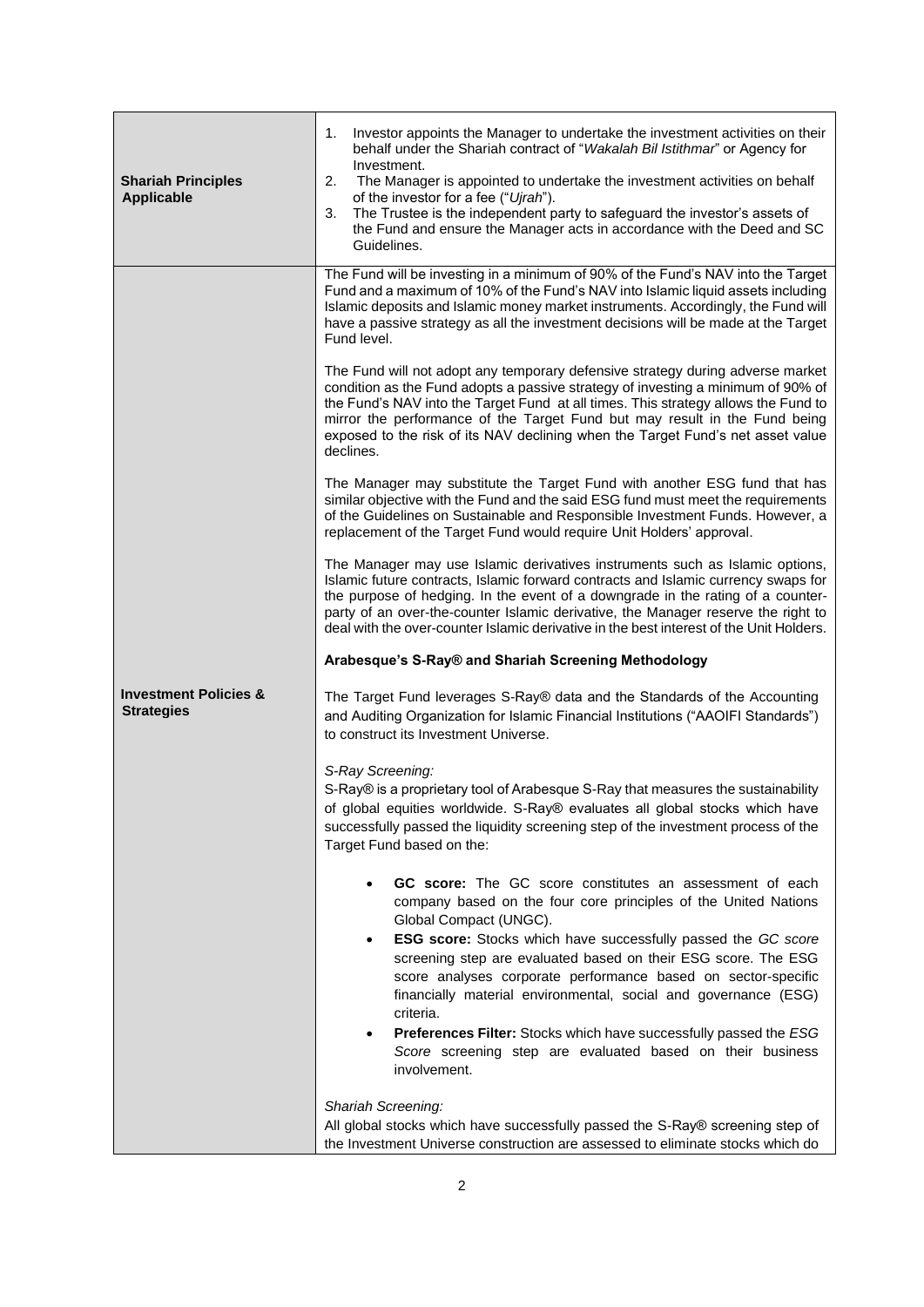|                                                  | not comply with AAOIFI Shariah Standards. This is achieved by performing                                                                                                                                                                                                                                                                                                                                                                                                                                                                                                                                                                                                                                                                                                                                          |                                           |                  |                    |                  |
|--------------------------------------------------|-------------------------------------------------------------------------------------------------------------------------------------------------------------------------------------------------------------------------------------------------------------------------------------------------------------------------------------------------------------------------------------------------------------------------------------------------------------------------------------------------------------------------------------------------------------------------------------------------------------------------------------------------------------------------------------------------------------------------------------------------------------------------------------------------------------------|-------------------------------------------|------------------|--------------------|------------------|
|                                                  | further business involvement and financial screens:                                                                                                                                                                                                                                                                                                                                                                                                                                                                                                                                                                                                                                                                                                                                                               |                                           |                  |                    |                  |
|                                                  |                                                                                                                                                                                                                                                                                                                                                                                                                                                                                                                                                                                                                                                                                                                                                                                                                   |                                           |                  |                    |                  |
|                                                  | <b>Business involvement screens:</b> Stocks with business involvement in<br>a.<br>non Shariah-compliant banking, financial services, real estate,<br>insurance, mortgage and lease, alcohol, tobacco or pork products,<br>casino/gambling,<br>entertainment<br>(hotels,<br>pornography/adult<br>entertainment, cinema and music), arms manufacturing (weapons and<br>defence) and trading and hedging of gold and silver are excluded from<br>the Investment Universe.<br>Financial screens: The strategy may not invest in companies with a<br>b.<br>non-permissible income over 5% of total income, an interest-bearing<br>investments by market capitalization ratio greater than 30%, an interest-<br>bearing debt by market capitalization ratio greater than 30% and a<br>liquidity ratio greater than 67%. |                                           |                  |                    |                  |
|                                                  |                                                                                                                                                                                                                                                                                                                                                                                                                                                                                                                                                                                                                                                                                                                                                                                                                   |                                           |                  |                    |                  |
|                                                  | The Target Fund is prohibited to invest in preference shares.                                                                                                                                                                                                                                                                                                                                                                                                                                                                                                                                                                                                                                                                                                                                                     |                                           |                  |                    |                  |
| Sustainable and<br><b>Responsible Investment</b> | The Target Fund's investment policy and strategies adopt UNGC principles and<br>ESG performance indicators as stated above. If the Target Fund's investments<br>become inconsistent with its investment policy and strategies, the Target Fund<br>Manager shall dispose the investment(s), in case of violation of the investment<br>policy, or at the next Investment Universe rebalancing (i.e. quarterly) in case of<br>poor UNGC/ESG performance.                                                                                                                                                                                                                                                                                                                                                             |                                           |                  |                    |                  |
|                                                  | A minimum of 90% of the Fund's NAV to be invested in the Target Fund; and<br>$\bullet$                                                                                                                                                                                                                                                                                                                                                                                                                                                                                                                                                                                                                                                                                                                            |                                           |                  |                    |                  |
| <b>Asset Allocation</b>                          | A maximum of 10% of the Fund's NAV to be invested in Islamic liquid assets<br>$\bullet$<br>including Islamic deposits, and Islamic money market instruments.                                                                                                                                                                                                                                                                                                                                                                                                                                                                                                                                                                                                                                                      |                                           |                  |                    |                  |
|                                                  |                                                                                                                                                                                                                                                                                                                                                                                                                                                                                                                                                                                                                                                                                                                                                                                                                   | <b>MSCI ACWI Islamic Index Net Return</b> |                  |                    |                  |
| <b>Benchmark</b>                                 | Source: https://www.msci.com                                                                                                                                                                                                                                                                                                                                                                                                                                                                                                                                                                                                                                                                                                                                                                                      |                                           |                  |                    |                  |
|                                                  | Please note that the risk profile of the Fund may be higher than the risk profile of<br>the benchmark.                                                                                                                                                                                                                                                                                                                                                                                                                                                                                                                                                                                                                                                                                                            |                                           |                  |                    |                  |
| <b>Distribution Policy</b>                       | Distribution of income, if any, is incidental.                                                                                                                                                                                                                                                                                                                                                                                                                                                                                                                                                                                                                                                                                                                                                                    |                                           |                  |                    |                  |
|                                                  | <b>RM Class</b>                                                                                                                                                                                                                                                                                                                                                                                                                                                                                                                                                                                                                                                                                                                                                                                                   | <b>RM Hedged</b><br><b>Class</b>          | <b>USD Class</b> | <b>SGD Class</b>   | <b>AUD Class</b> |
| Minimum Initial Investment*                      | RM500                                                                                                                                                                                                                                                                                                                                                                                                                                                                                                                                                                                                                                                                                                                                                                                                             | <b>RM500</b>                              | <b>USD500</b>    | <b>SGD500</b>      | AUD500           |
| <b>Minimum Additional</b><br>Investment*         | RM100                                                                                                                                                                                                                                                                                                                                                                                                                                                                                                                                                                                                                                                                                                                                                                                                             | RM100                                     | <b>USD100</b>    | SGD <sub>100</sub> | AUD100           |
| Minimum Holding of Units*                        | 500 units                                                                                                                                                                                                                                                                                                                                                                                                                                                                                                                                                                                                                                                                                                                                                                                                         | 500 units                                 | 500 units        | 500 units          | 500 units        |
| <b>Minimum Redemption</b><br>Amount*             | 100 units                                                                                                                                                                                                                                                                                                                                                                                                                                                                                                                                                                                                                                                                                                                                                                                                         | 100 units                                 | 100 units        | 100 units          | 100 units        |

*Note: Please refer to the Fund's Prospectus for further details of the Fund*

*\*At the Manager's discretion, the minimum initial investment amount, minimum additional investment amount, minimum holding of units and minimum redemption amount may be reduced.*

## **4. Who am I investing with?**

|                             | <b>BIMB Investment Management Berhad</b>                                                                                                                                  |
|-----------------------------|---------------------------------------------------------------------------------------------------------------------------------------------------------------------------|
| <b>Manager</b>              | 199301021508 (276246-X)                                                                                                                                                   |
| <b>Corporate Profile of</b> | The Manager is a wholly-owned subsidiary of Bank Islam Malaysia Berhad. The Manager,<br>a licensed Islamic fund management company, was incorporated on 14 September 1993 |
| the Manager                 | and commenced its operations on 20 June 1994.                                                                                                                             |
| <b>Trustee</b>              | Deutsche Trustees Malaysia Berhad                                                                                                                                         |
|                             | 200701005591 (763590-H)                                                                                                                                                   |
| <b>Target Fund Manager</b>  | Arabesque (Deutschland) GmbH                                                                                                                                              |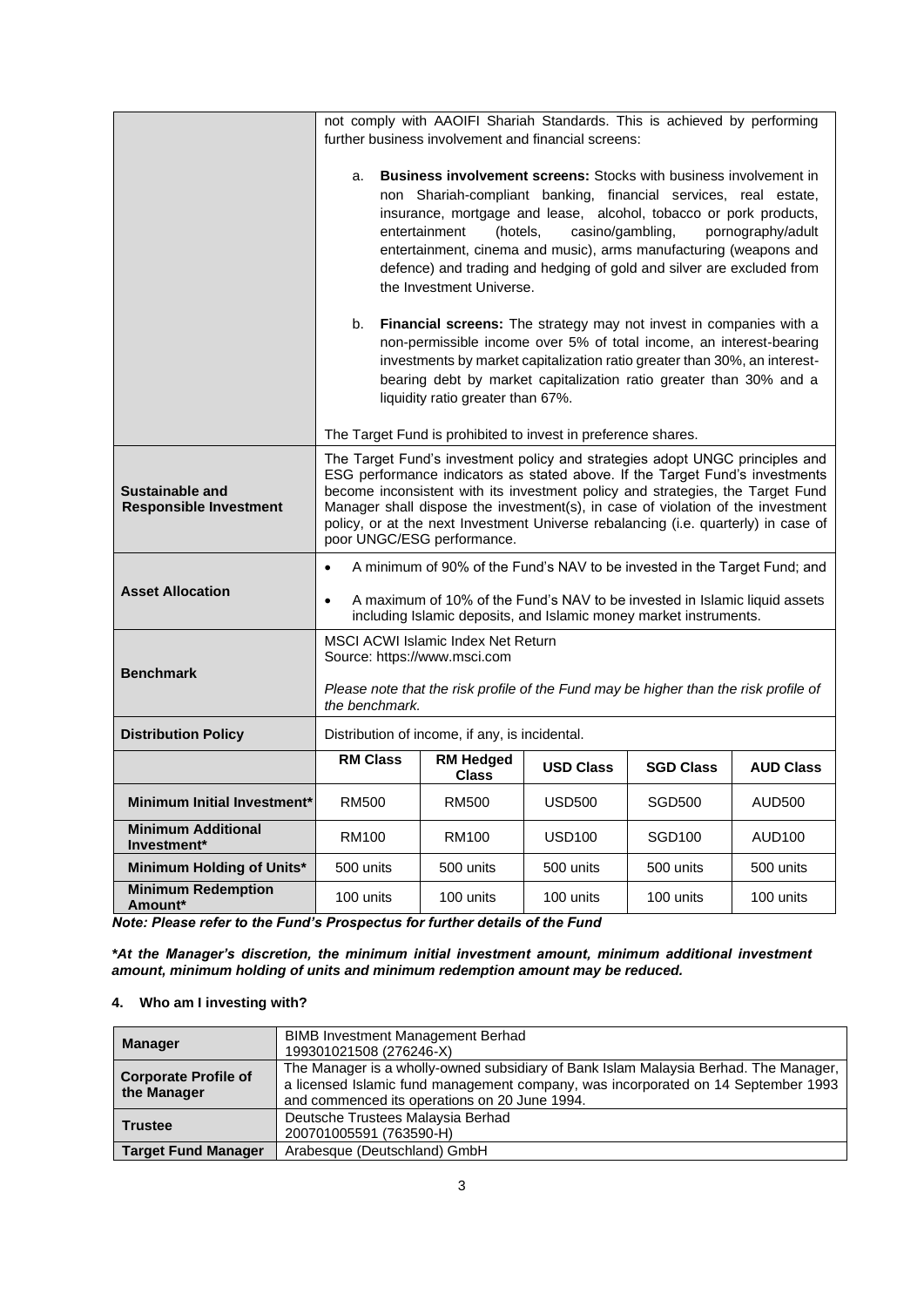| <b>Solicitor</b>        | Merssrs Wei Chien & Partners                          |  |  |
|-------------------------|-------------------------------------------------------|--|--|
| <b>Auditor</b>          | PricewaterhouseCoopers PLT (LLP0014401-LCA & AF 1146) |  |  |
| <b>Tax Adviser</b>      | KPMG Tax Services Sdn. Bhd.                           |  |  |
|                         | Dr. Shamsiah binti Mohamad                            |  |  |
| <b>Shariah Advisers</b> | Assoc. Prof. Dr. Yasmin Hanani binti Mohd Safian      |  |  |
|                         | Ir. Dr. Hi. Muhamad Fuad bin Abdullah                 |  |  |

#### **5. What are the possible outcomes of my investment?**

The investor may gain from the appreciation of unit price as a result of the increase in value of the underlying and/or accrual of profit earned.

However, investment involves risk. The value of the Fund and its distribution (if any) may rise or fall. These risk factors, among others, may cause you to lose part or all of your investment.

#### **KEY RISKS**

#### **6. What are the key risks associated with this product?**

#### *General Risks of Investing in the Fund*

#### • **Market Risk**

This risk arises due to fluctuations in market value of investments. Such fluctuations occur because of factors that affect the entire market. Market risk cannot be eliminated by diversification. It stems from the fact that there are economy-wide perils which threaten all businesses. Hence investors will be exposed to market uncertainties, and no matter how many equities are held, fluctuations in the economy, political and social environment will affect the market price of the investments.

#### • **Financing Risk**

This risk occurs when the investor obtains financing provided by any financial institution to finance the purchase of the Fund. The financial institution may require additional collateral (when Units are used as collaterals) should the price of Units falls which the investor may be unable to provide. In addition, the investor may not be able to fulfill certain repayment obligations due to unforeseen circumstances.

Other financing risk factors to consider include:

- a. the higher the margin of financing, the greater the potential for losses as well as gains; and
- b. if the financing taken is a variable profit rate financing and profit rates rise, the total repayment amount will increase.

### • **Manager Risk**

This risk refers to the day-to-day management of the Fund by the Manager which will impact the performance of the Fund. For example, investment decisions undertaken by the Manager, as a result of an incorrect view of the market or any non-compliance with internal policies, investment mandate, the Deed, relevant guidelines due to factors such as human error, fraud or weaknesses in operational process and systems, may adversely affect the performance of the Fund.

#### • **Risk of Non-Compliance**

This is a risk where the Fund may be mismanaged due to the Manager's non-compliance with the provisions set out in the Deed or this Prospectus or the laws/guidelines governing the Fund or the Manager's own internal procedures or where the employee of the Manager acts fraudulently or dishonestly in managing the Fund. This may also occur when the Manager does not adhere to the investment mandate of the Fund. To mitigate this risk, the Manager will manage the Fund with strict adherence to the Fund's investment objective, policies and strategies as stated in this Prospectus and the Deed. The compliance team of the Manager oversees the entire compliance matters, including monitoring of adherence to any non-compliance with regulations, guidelines and internal controls.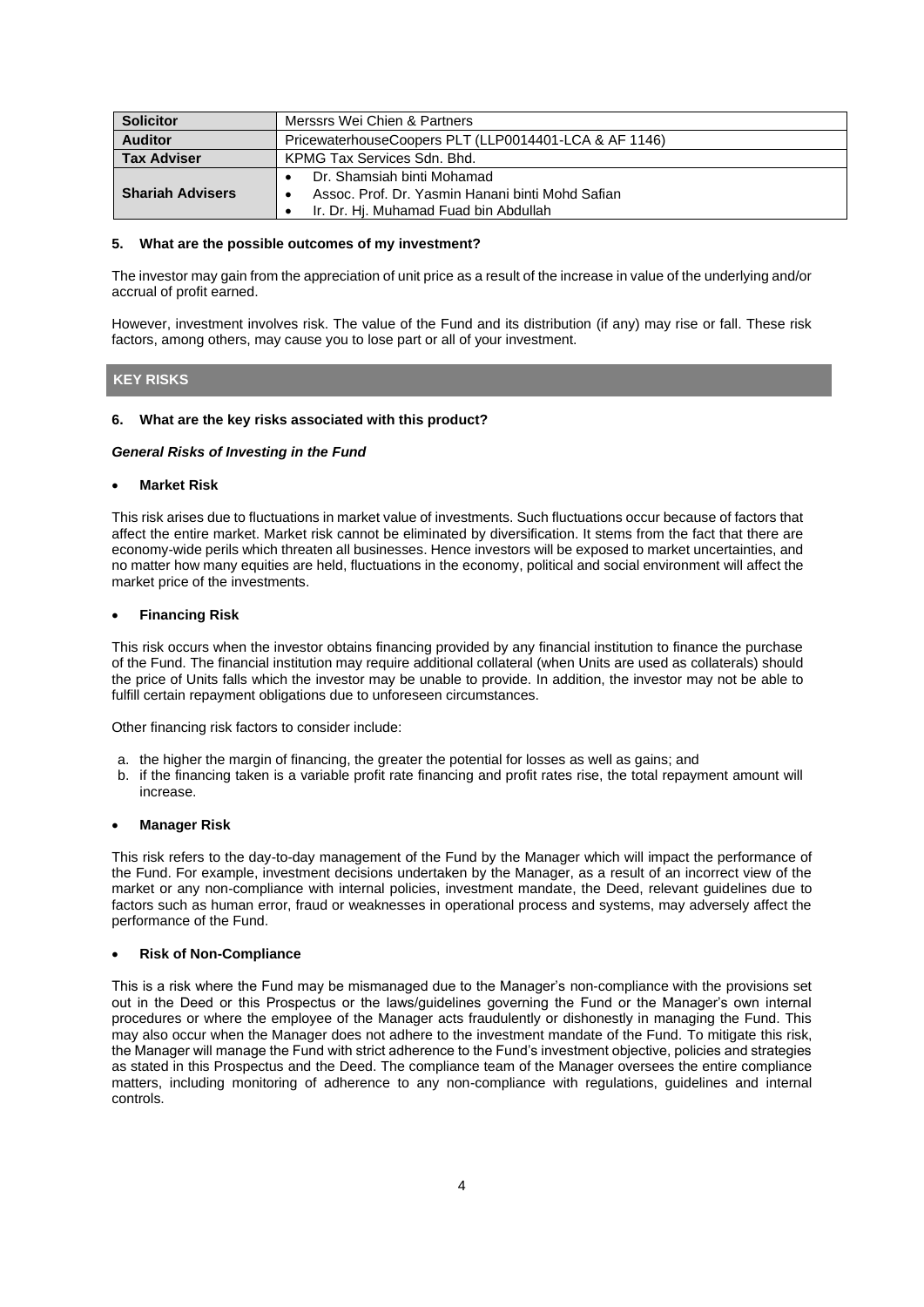#### • **Shariah Non-Compliance Risk**

This is a risk that the Fund may hold investments which are not Shariah-compliant by error or the administration and operation of the Fund are not in line with Shariah rules and principles. If this occurs, there is a possibility that the Unit price of the Fund may be adversely affected due to rectification required.

#### *Specific Risks Associated with Investing in the Fund*

#### • **Concentration Risk**

This Fund is a feeder fund which invests in a Target Fund. Any adverse effect on the Target Fund will inevitably affect the Fund. The Fund's performance is also dependent on the performance of the Target Fund. This risk may be mitigated as the Manager is able to substitute the Target Fund with another ESG fund that has similar objective with the Fund and the said ESG fund must meet the requirements of the Guidelines on Sustainable and Responsible Investment Funds. However, a replacement of the Target Fund would require Unit Holders' approval.

#### • **Liquidity Risk**

Liquidity risk is the risk that the units of the Target Fund cannot be readily sold and converted into cash. This can occur when there is a restriction on realization of units of the Target Fund. In order to mitigate this risk, the Manager will maintain a sufficient liquidity level for the purposes of meeting redemption requests**.**

#### • **Country Risk**

Investments of the Fund (i.e. the Target Fund, which is domiciled in Luxembourg) may be affected by changes in the economic and political climate, restriction on currency repatriation or other developments in the law or regulations of Luxembourg. These factors may have a negative impact on the Fund and consequently adversely affect the Fund's NAV.

#### • **Currency Risk**

As the Fund invests in foreign investments (i.e. the Target Fund which is denominated in foreign currency), the Fund would be exposed to currency risk. This is the risk associated with investments that are denominated in currencies that are different from the Base Currency. When the currency of foreign investments depreciates against the Base Currency, the Fund will suffer currency losses. This is in addition to any capital gains and/or losses from the investment.

For the RM Hedged Class, the Fund will be investing in the Target Fund which is denominated in USD, however investors in the RM Hedged Class will be subject to lower currency risk at the Fund level as the Manager will mitigate this risk by hedging the foreign currency exposure. Investors should note that by employing this hedging, investors would not able to enjoy the additional currency gains when USD moves favorably against the RM. Additional transaction cost of hedging will also be borne by investors in the RM Hedged Class.

## • **Target Fund Manager Risk**

As a feeder fund, the Fund invests in the Target Fund which is managed by the Target Fund Manager. The Target Fund Manager has absolute discretion over the Target Fund's investment technique and knowledge, operational controls and management. In the event of any mismanagement of the Target Fund or the Management Company of the Target Fund, the NAV of the Fund, which invests substantially all of its assets into the Target Fund, would be affected adversely. In the event if such a situation arises, the Manager reserves the right to substitute the Target Fund with another ESG fund that has similar objective with the Fund and the said ESG fund must meet the requirements of the Guidelines on Sustainable and Responsible Investment Funds. However, a replacement of the Target Fund would require Unit Holders' approval. To mitigate this risk, the Manager will review and monitor the Target Fund to comply with the Guidelines and Guidelines on Sustainable and Responsible Investment Funds.

#### *Investors are reminded that the above list of risks may not be exhaustive and if necessary, investors should consult their adviser(s), e.g. bankers, lawyers, stockbrokers for a better understanding of the risks.*

*Note: Please refer to the Fund's Prospectus for further details of each risk.*

*It is important to note that events affecting the investments cannot always be foreseen. Therefore, it is not possible to protect investments against all risks. You are advised to read the Fund's Prospectus to assess the risks associated with the Fund. Please consult your professional advisers(s) for a better understanding of the risks, if necessary.*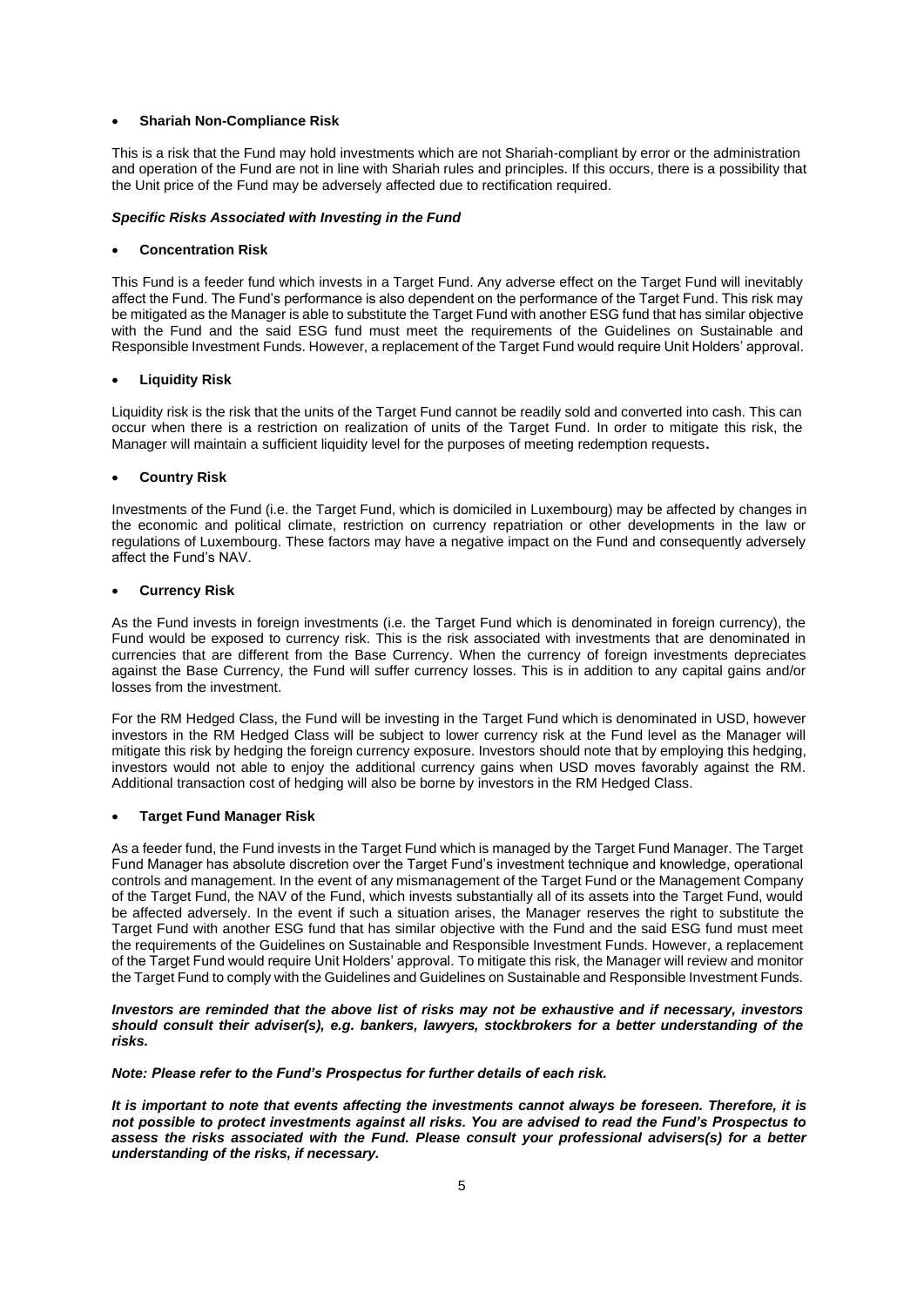*If your investments are made through the distributor (i.e. the institutional unit trust adviser ("IUTA") via a nominee system of ownership), you would not be deemed to be a unit holder under the Deed and as a*  result, may not exercise all the rights ordinarily conferred to a unit holder (e.g. the right to call for unit *holders' meetings and the right to vote at a unit holders' meeting).*

## **TARGET FUND DETAILS**

## **7. Target Fund Details**

## **7.1 About the Target Fund**

| Name of the Target Fund                      | Arabesque Q3.17 SICAV - Global ESG Momentum Equity       |
|----------------------------------------------|----------------------------------------------------------|
| <b>Base Currency</b>                         | USD                                                      |
| <b>Type of Class</b>                         | Institutional                                            |
| Inception Date of the Target Fund            | 1 January 2020                                           |
| Name of Regulator                            | Commission de Surveillance du Secteur Financier ("CSSF") |
| <b>Jurisdiction</b>                          | Grand Duchy of Luxembourg                                |
| <b>Target Fund Manager</b>                   | Arabesque (Deutschland) GmbH                             |
| <b>Management Company of the Target Fund</b> | FundPartner Solutions (Europe) S.A.                      |
| <b>Depositary</b>                            | Pictet & Cie (Europe) S.A.                               |

## **7.2 Target Fund Structure**

The Target Fund is an open-ended sub-fund of Arabesque Q3.17 SICAV. The Target Fund is constituted under the laws in the Grand Duchy of Luxembourg. The legislation governing the establishment of the Target Fund is the Luxembourg Law of 17 December 2010 on Undertakings for Collective Investment in Transferable Securities (the "Law of 17 December 2010").

#### **7.3 Investment Objective**

The objective of the investment policy of the Target Fund is medium- to- long-term capital appreciation through investments into a sustainable Shariah-compliant equity universe (Arabesque Investment Universe) and cash instruments. Asset allocation and stock selection are determined by a quantitative approach.

## **FEES & CHARGES**

## **8. What are the fees and charges involved?**

There are fees and charges involved and investors are advised to consider the fees and charges before investing in the Fund.

This table describes the fees and charges that you may **directly** incur when you purchase or repurchase Units.

|                          | Up to 5.50% of the NAV per Unit                                                                                                                                                                                           |                         |  |
|--------------------------|---------------------------------------------------------------------------------------------------------------------------------------------------------------------------------------------------------------------------|-------------------------|--|
| <b>Sales Charge</b>      | The sales charge is applicable to all Classes of Units.<br>The Manager may at its discretion charge a lower sale charge based on the size of<br>investment and/or other criterion as may be determined from time to time. |                         |  |
|                          |                                                                                                                                                                                                                           |                         |  |
| <b>Redemption Charge</b> | The Manager will NOT impose any redemption charge on any redemption                                                                                                                                                       |                         |  |
| <b>Transfer Fee</b>      | Nil.                                                                                                                                                                                                                      |                         |  |
|                          | A switching fee may be imposed by the Manager as follows:-                                                                                                                                                                |                         |  |
|                          | a. 1 <sup>st</sup> Time                                                                                                                                                                                                   | : Nil                   |  |
| <b>Switching Fee</b>     | b. 2 <sup>nd</sup> Time onwards                                                                                                                                                                                           | : RM 25 per transaction |  |
|                          |                                                                                                                                                                                                                           |                         |  |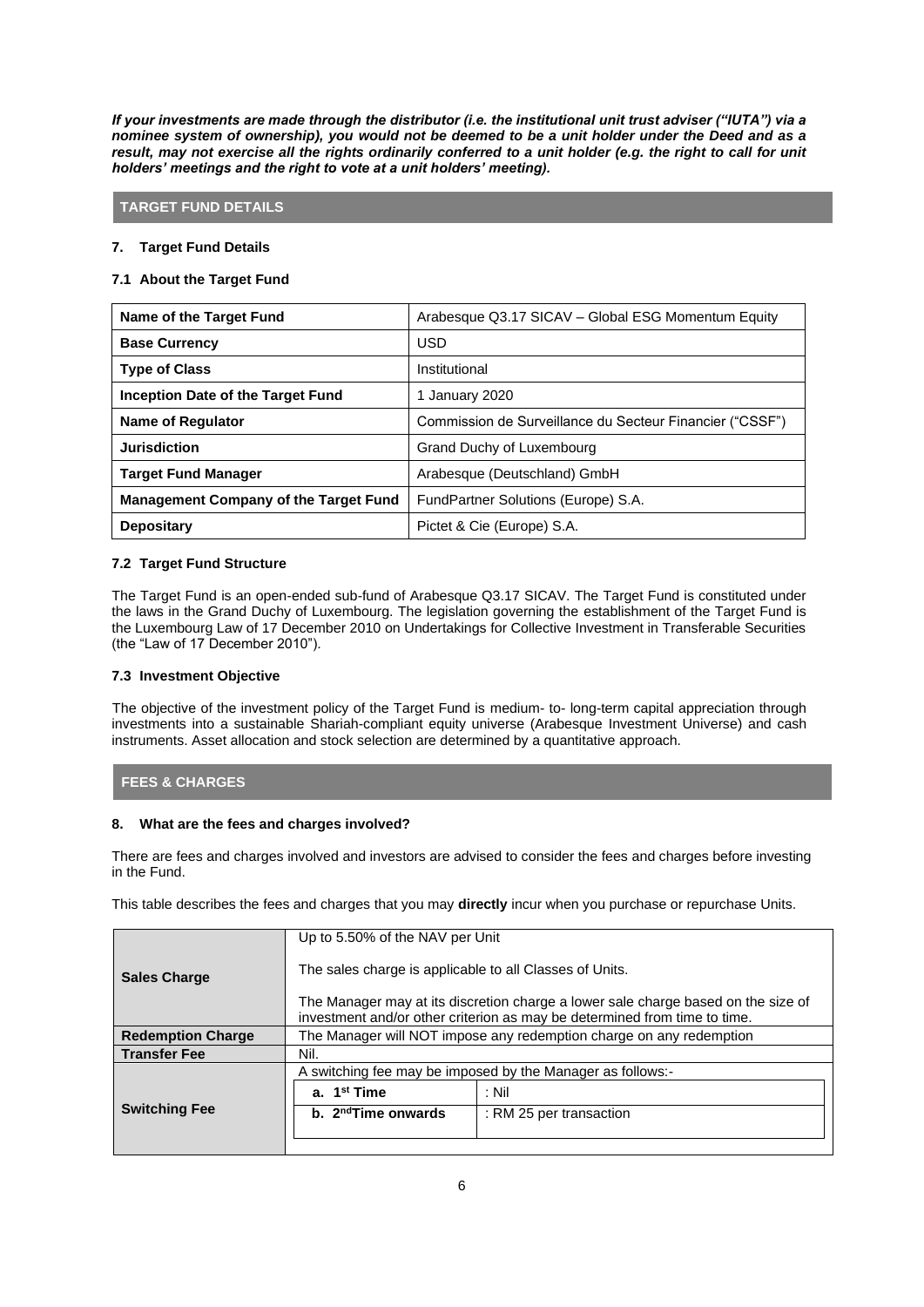| The switching fee is applicable within the same type of asset class and same              |
|-------------------------------------------------------------------------------------------|
| currency within funds managed by the Manager. Cross currency switching is not<br>allowed. |
|                                                                                           |

This table describes the fees that you may **indirectly** incur when you invest in the Fund.

|                                 | The annual management fee is up to 1.80% per annum of the NAV of the Fund. The<br>management fee is calculated and accrued on a daily basis, payable monthly to the<br>Manager.                                                                                                 |  |  |  |
|---------------------------------|---------------------------------------------------------------------------------------------------------------------------------------------------------------------------------------------------------------------------------------------------------------------------------|--|--|--|
| <b>Annual Management</b><br>Fee | Please note that management fee will only be charged once at the Fund level.<br>The fund management fee charged by the Target Fund will be paid out of the<br>annual management fee charged by the Manager at the Fund level. There is no<br>double charging of management fee. |  |  |  |
|                                 | Note:<br>The amount of management fee is applicable to all Classes of Units based on<br>the multi-class ratio.                                                                                                                                                                  |  |  |  |
|                                 | The trustee fee is up to 0.035% per annum of the NAV of the Fund per annum subject<br>to a minimum fee of RM15,000 per annum or its equivalent in the base currency<br>(excluding foreign custodian fees and charges).                                                          |  |  |  |
| <b>Annual Trustee Fee</b>       | In addition to the annual trustee fee, the Trustee may be reimbursed by the Fund for<br>any expenses properly incurred by it in the performance of its duties.                                                                                                                  |  |  |  |
|                                 | The trustee fee is calculated daily and payable monthly.                                                                                                                                                                                                                        |  |  |  |
|                                 | Note:<br>The amount of trustee fee is applicable to all Classes of Units based on the multi-<br>class ratio.                                                                                                                                                                    |  |  |  |
|                                 | These include (but are not limited to) the following:                                                                                                                                                                                                                           |  |  |  |
|                                 | cost of printing of interim and annual reports for the Fund;<br>а.                                                                                                                                                                                                              |  |  |  |
|                                 | commissions or fees paid to brokers or dealers in effecting dealings in<br>b.<br>the Assets of the Fund, shown on the contract notes or confirmation<br>notes;                                                                                                                  |  |  |  |
|                                 | where the custodian function is delegated by the Trustee, charges and<br>C.<br>fees paid to foreign sub-custodians taking into custody any foreign<br>assets of the Fund;                                                                                                       |  |  |  |
|                                 | d. taxes and other duties charged on the Fund by the government and<br>other authorities;                                                                                                                                                                                       |  |  |  |
| <b>Administrative Fees</b>      | costs, fees and expenses properly incurred by the auditor appointed for<br>е.<br>the Fund:                                                                                                                                                                                      |  |  |  |
|                                 | costs, fees and expenses incurred for the valuation of any investment of<br>f.<br>the Fund by independent valuers for the benefit of the Fund (if any);                                                                                                                         |  |  |  |
|                                 | costs, fees and expenses incurred for any modification of the Deed save<br>g.<br>where such modification is for the benefit of the Manager and/or the<br>Trustee;                                                                                                               |  |  |  |
|                                 | costs, fees and expenses incurred for any meeting of the Unit Holders<br>h.<br>save where such meeting is convened for the benefit of the Manager<br>and/or the Trustee;                                                                                                        |  |  |  |
|                                 | i.<br>costs, commissions, fees and expenses of the sale, purchase and any<br>other dealing of any asset of the Fund;                                                                                                                                                            |  |  |  |
|                                 | costs, fees and expenses incurred in the preparation of tax returns of<br>j.<br>the Fund; and                                                                                                                                                                                   |  |  |  |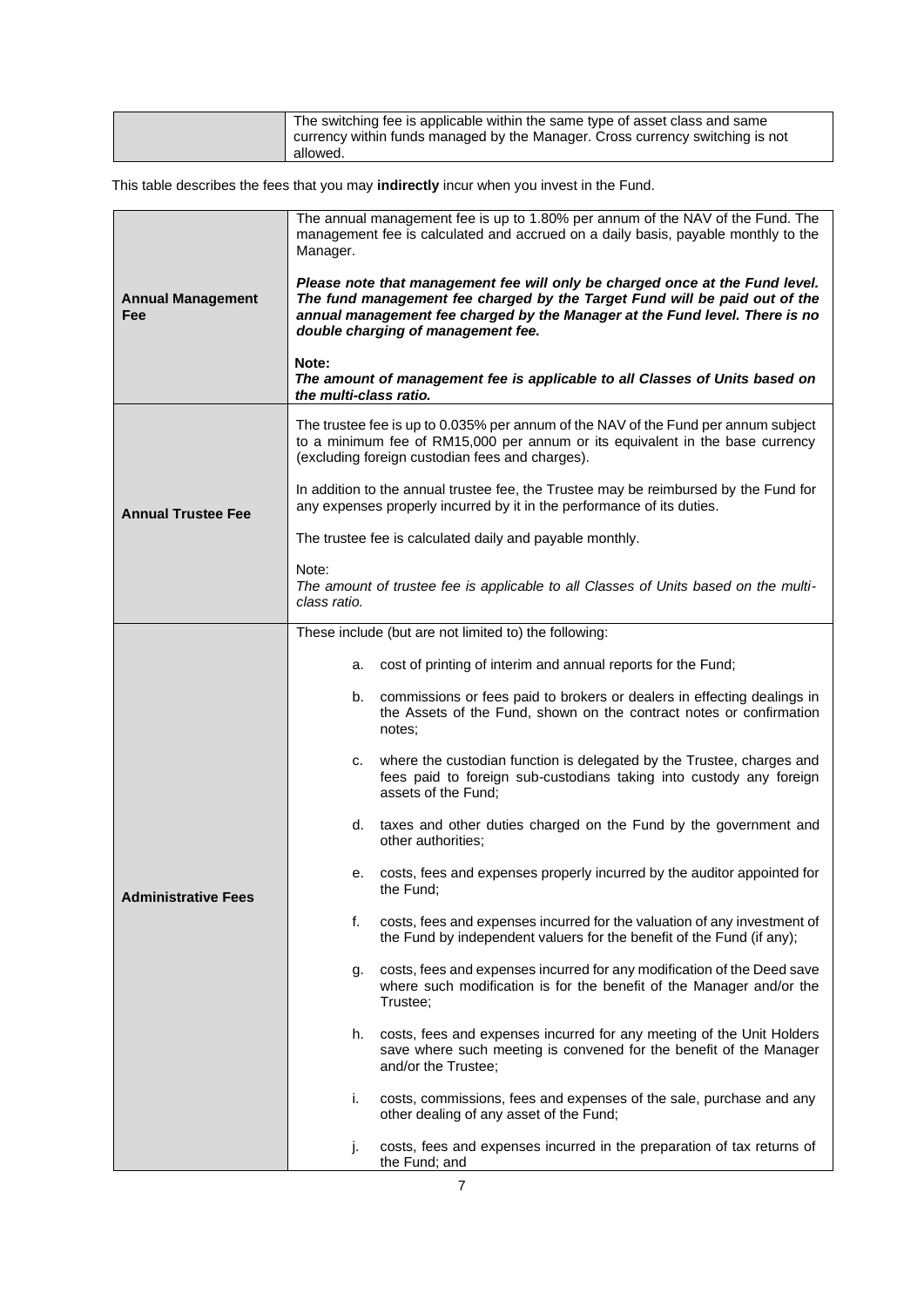| k.                     | any tax and/or other indirect tax now or hereafter imposed by law or<br>required to be paid in connection with any costs, fees and expenses<br>incurred by the Fund; and |
|------------------------|--------------------------------------------------------------------------------------------------------------------------------------------------------------------------|
|                        | other related Fund's administrative expenses as permitted by the Deed.                                                                                                   |
| the multi-class ratio. | Note: Any administrative expenses are applicable to all Classes of Units based on                                                                                        |

*Note: The above fees and charges are exclusive of taxes and/or duties imposed by law or required to be paid in connection with the products or services provided by the Manager and/or the Trustee.*

*Please refer to the Fund Prospectus for further explanation and illustration of the Fund's fees, charges and expenses.*

*WARNING!: YOU SHOULD NOT MAKE PAYMENT IN CASH TO A UNIT TRUST CONUSLTANT OR ISSUE A CHEQUE IN THE NAME OF THE UNIT TRUST CONSULTANT FOR ANY PURCHASE OF THE UNIT TRUST FUND.*

## **VALUATIONS AND EXITING FROM INVESTMENT**

#### **9. How often are valuations available?**

Valuation of the Fund is carried out at the end of each Business Day. As forward pricing method is used for this Fund, any request received on or before 4.00p.m. on any Business Day, will be processed based on the NAV per Unit at the end of that Business Day which will be computed on T+1.

All foreign assets will be translated into the Base Currency and any currency translation involved for NAV computation will be based on bid exchange rate quoted by Bloomberg/Reuters at 4.00 p.m. (United Kingdom time) which is equivalent to 11 p.m. or 12 a.m. midnight (Malaysia time) on the same day, or such time stipulated in the investment management standards issued by Federation of Investment Managers Malaysia (FIMM).

You may obtain the daily NAV per unit of the Fund from BIMB Investment's website at [www.bimbinvestment.com.my.](http://www.bimbinvestment.com.my/) Alternatively you may contact our customer service via toll free number 1-800-88-1196 or email to [marketing.bimbinvest@bankislam.com.my](mailto:marketing.bimbinvest@bankislam.com.my) for any assistance.

#### **10. How can I exit from this investment and what are the risks and costs involved?**

- You can exit from the Fund by redeeming your investments in the Fund at any point in time by completing the redemption application form and returning it to the relevant authorised distributors/authorised consultants or direct to BIMB Investment Management Berhad.
- Minimum units that can be redeemed are 100 Units (for all Classes). The cut off time for a repurchase transaction is 4.00 p.m. on a Business Day. Any repurchase application received after the cut off time will be considered as received on the next Business Day. Such repurchase requests are deemed received and shall be irrevocable if all documents and forms received by the Manager are duly and correctly completed.
- Redemption payment will be made to you within 10 days (for RM Class Unit Holders) and 14 days (for Unit Holders of a Class other than RM Class) from the day the redemption reqeuest is received by us and provided that all documentations are completed and verifiable.

## **FUND PERFORMANCES**

| Total return and average total return for the financial year ended 31 March 2022 |  |
|----------------------------------------------------------------------------------|--|
|----------------------------------------------------------------------------------|--|

| <b>RM Class</b>        |                                         |                                |        |        |
|------------------------|-----------------------------------------|--------------------------------|--------|--------|
| <b>Period</b>          | <b>Benchmark</b><br><b>Total Return</b> | <b>Average Total</b><br>Return |        |        |
| 1-Year                 | 1.08%                                   | 1.08%                          | 10.85% | 10.85% |
| <b>Since Inception</b> | 0.76%                                   | 0.70%                          | 10.58% | 9.76%  |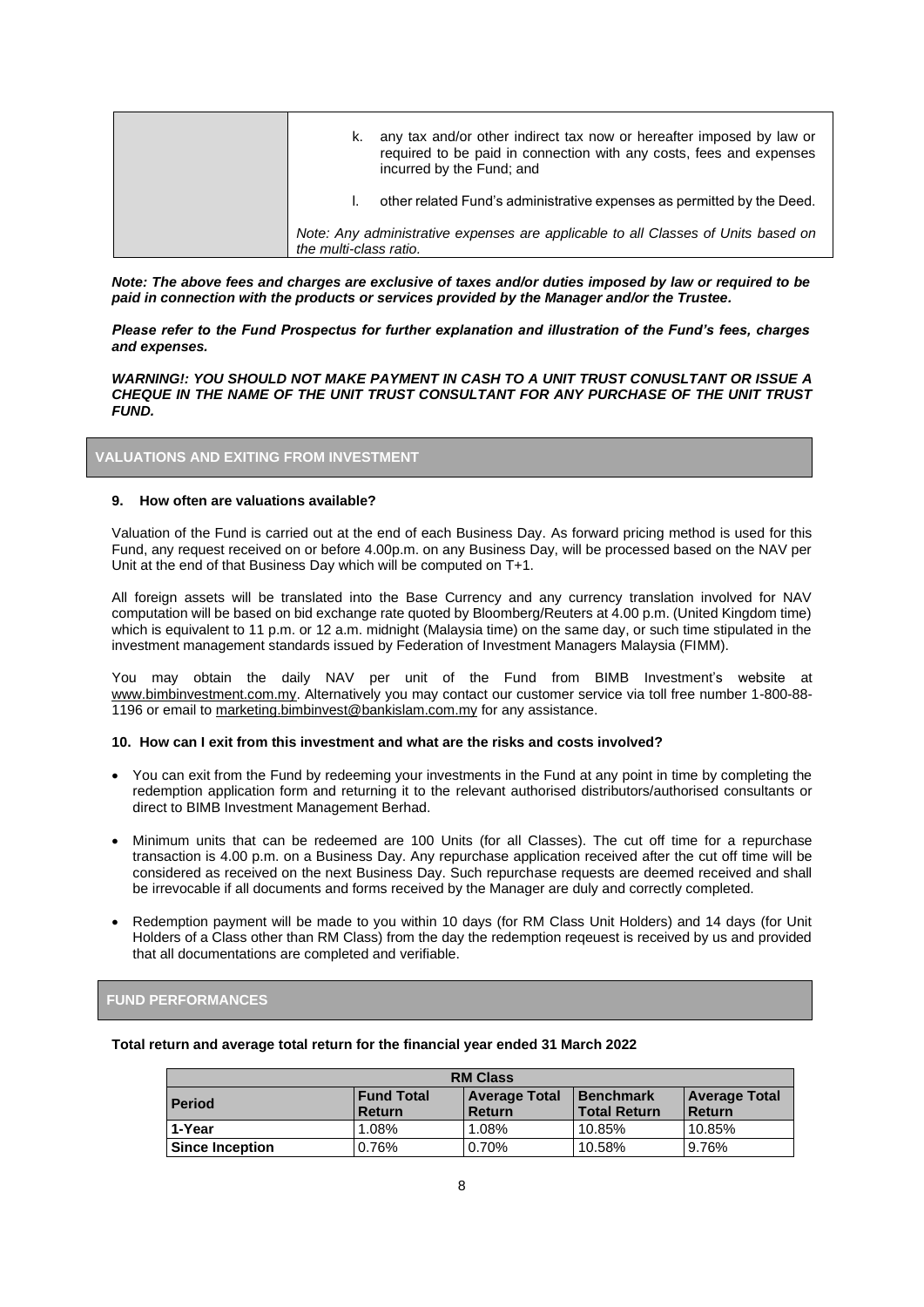| <b>RM Hedged Class</b> |                                         |                                |        |        |
|------------------------|-----------------------------------------|--------------------------------|--------|--------|
| <b>Period</b>          | <b>Benchmark</b><br><b>Total Return</b> | <b>Average Total</b><br>Return |        |        |
| 1-Year                 | $(0.12\%)$                              | $(0.12\%)$                     | 10.85% | 10.85% |
| <b>Since Inception</b> | $(0.44\%)$                              | $(0.41\%)$                     | 10.58% | 9.76%  |

| <b>USD Class</b>                                                     |            |                      |                                         |                                       |
|----------------------------------------------------------------------|------------|----------------------|-----------------------------------------|---------------------------------------|
| <b>Fund Total</b><br><b>Period</b><br><b>Return</b><br><b>Return</b> |            | <b>Average Total</b> | <b>Benchmark</b><br><b>Total Return</b> | <b>Average Total</b><br><b>Return</b> |
| 1-Year                                                               | $(0.32\%)$ | $(0.32\%)$           | 9.12%                                   | 9.12%                                 |
| <b>Since Inception</b>                                               | $(0.64\%)$ | $(0.59\%)$           | 8.71%                                   | 8.04%                                 |

| <b>AUD Class</b>                                                     |       |                      |                               |                                       |
|----------------------------------------------------------------------|-------|----------------------|-------------------------------|---------------------------------------|
| <b>Fund Total</b><br><b>Period</b><br><b>Return</b><br><b>Return</b> |       | <b>Average Total</b> | I Benchmark<br>l Total Return | <b>Average Total</b><br><b>Return</b> |
| 1-Year                                                               | 1.12% | 1.12%                | 10.88%                        | 10.88%                                |
| <b>Since Inception</b>                                               | 0.80% | 0.74%                | 10.82%                        | 9.99%                                 |

| <b>SGD Class</b>       |                                    |                                |       |       |
|------------------------|------------------------------------|--------------------------------|-------|-------|
| <b>Period</b>          | l Benchmark<br><b>Total Return</b> | <b>Average Total</b><br>Return |       |       |
| 1-Year                 | 0.32%                              | 0.32%                          | 9.97% | 9.97% |
| <b>Since Inception</b> | 0.00%                              | $0.00\%$                       | 9.26% | 8.55% |

**Total return for previous financial years**

| <b>RM Class</b>             |                    |                         |  |
|-----------------------------|--------------------|-------------------------|--|
| <b>Financial Year Ended</b> | <b>Fund Return</b> | <b>Benchmark Return</b> |  |
| 31 March 2022               | 0.76%              | 10.58%                  |  |

| <b>RM Hedged Class</b>      |                    |                    |  |
|-----------------------------|--------------------|--------------------|--|
| <b>Financial Year Ended</b> | <b>Fund Return</b> | l Benchmark Return |  |
| 31 March 2022               | $(0.44\%)$         | 10.58%             |  |

| <b>USD Class</b>            |                    |                         |  |
|-----------------------------|--------------------|-------------------------|--|
| <b>Financial Year Ended</b> | <b>Fund Return</b> | <b>Benchmark Return</b> |  |
| 31 March 2022               | $(0.64\%)$         | 8.71%                   |  |

| <b>AUD Class</b>            |                    |                         |  |
|-----------------------------|--------------------|-------------------------|--|
| <b>Financial Year Ended</b> | <b>Fund Return</b> | <b>Benchmark Return</b> |  |
| 31 March 2022               | 0.80%              | 10.82%                  |  |

| <b>SGD Class</b>                                                             |          |       |  |
|------------------------------------------------------------------------------|----------|-------|--|
| <b>Financial Year Ended</b><br><b>Benchmark Return</b><br><b>Fund Return</b> |          |       |  |
| <b>131 March 2022</b>                                                        | $0.00\%$ | 9.26% |  |

## **Notes:**

- *1.* **Total Return** of the Fund has been verified by Novagni Analytics & Advisory Sdn. Bhd. (363145-W)
- *2.* **Average Total Return** is derived by this formula:

 Total Return Number of Years under Review

The calculation of average total return is based on methods obtained from Lipper Asia Ltd.

*Past performance is not necessarily indicative of future performance and unit prices and investment returns may go down, as well as up.*

## **Portfolio Turnover Ratio (PTR)**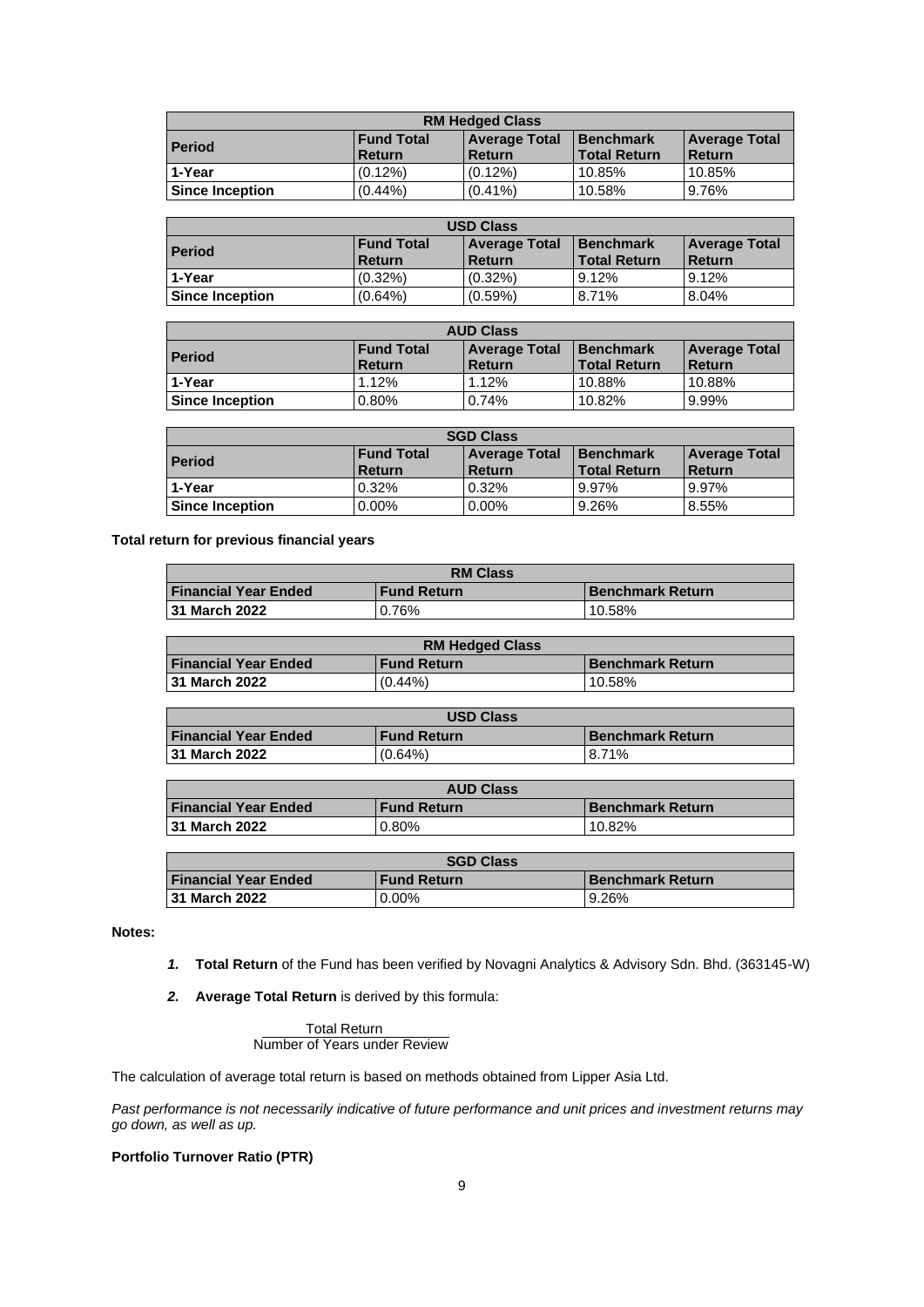| <b>Financial Year Ended</b> | 31 March 2022 |
|-----------------------------|---------------|
| PTR (times)                 | 0.82          |

PTR is derived from the following calculation:

(Total acquisition for the financial year + total disposal for the financial year) ÷ 2 Average NAV of the Fund for the financial year calculated on a daily basis

### **CONTACT INFORMATION**

#### **11. Who should I contact for further information or to lodge a complaint?**

**i) For internal dispute resolution, you may contact** 

#### **BIMB Investment Management Berhad**

- 
- 
- 
- d. via online complaint form available at **:** [www.bimbinvestment](http://www.bimbinvestment.com.my/)**.com.my**
- 
- a. via phone to **:** 603-2161 2524/2924
- b. via fax to **:** 603-2161 2462
- c. via email to **:** [marketing.bimbinvest@bankislam.com.my](mailto:marketing.bimbinvest@bankislam.com.my)
- e. via letter to **: BIMB Investment Management Berhad** Level 19, Menara Bank Islam No. 22, Jalan Perak 50450 Kuala Lumpur

Complaint should be made in writing with the following information:-

- a) particulars of complainant which include name, correspondence address, contact number, email address (if any) and other relevant information;
- b) circumstances of the non-compliance or improper conduct;
- c) parties alleged to be involved in the improper conduct; and
- d) other supporting documentary evidence (if any).
- **ii) If you are dissatisfied with the outcome of the internal dispute resolution process, please refer your dispute to the**

### **Securities Industry Dispute Resolution Center (SIDREC):**

| a. via phone to  | $\blacksquare$ |   | 603-2282 2280                                 |
|------------------|----------------|---|-----------------------------------------------|
| b. via fax to    | ÷              |   | 603-2282 3855                                 |
| c. via email to  | ÷              |   | info@sidrec.com.my                            |
| d. via letter to |                | ÷ | <b>Securities Industry Dispute Resolution</b> |
|                  |                |   | <b>Center (SIDREC)</b>                        |
|                  |                |   | Unit A-9-1, Level 9, Tower A                  |
|                  |                |   | Menara UOA Bangsar                            |
|                  |                |   | No. 5, Jalan Bangsar Utama 1                  |
|                  |                |   | 59000 Kuala Lumpur                            |
|                  |                |   |                                               |

## **iii) You can also direct your complaint to the SC even if you have initiated a dispute resolution process with SIDREC. To make a complaint, please contact the**

## **SC's Consumer & Investor Office:**

- a. via phone to the Aduan Hotline at **:** 03-6204 8999
- b. via fax to **:**
- 
- d. via online complaint form available at **:** www.sc.com.my
- 
- 
- 
- c. via email to **:** aduan@seccom.com.my
	-
	- : Consumer & Investor Office Securities Commission Malaysia No 3 Persiaran Bukit Kiara Bukit Kiara 50490 Kuala Lumpur.